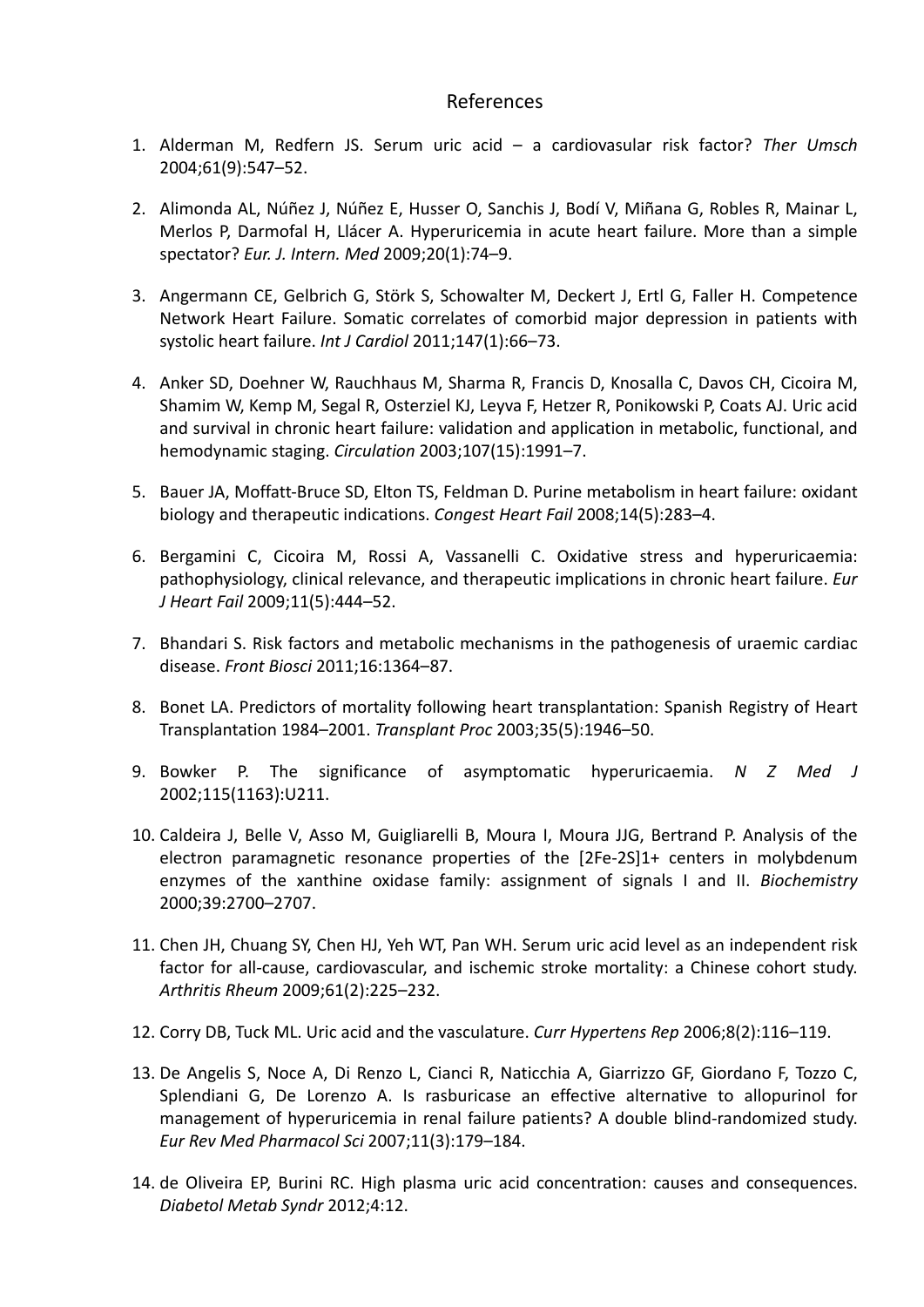- 15. Desai RV, Ahmed MI, Fonarow GC, Filippatos GS, White M, Aban IB, Aronow WS, Ahmed A. Effect of serum insulin on the association between hyperuricemia and incident heart failure. *Am J Cardiol* 2010;106(8):1134–1138.
- 16. Doehner W, Anker SD. Uric acid in chronic heart failure. *Semin Nephrol* 2005;25(1):61–66.
- 17. Doehner W, Springer J, Landmesser U, Struthers AD, Anker SD. Uric acid in chronic heart failure – сurrent pathophysiological concepts. *Eur J Heart Fail* 2008;10(12):1269–1270.
- 18. Doehner W, von Haehling S, Anker SD. Uric acid as a prognostic marker in acute heart failure – new expectations from an old molecule. *Eur J Heart Fail* 2007;9(5):437–439.
- 19. Duan X, Ling F. Is uric acid itself a player or a bystander in the pathophysiology of chronic heart failure? *Med Hypotheses* 2008;70(3):578–581.
- 20. Dunkelgrun M, Welten GM, Goei D, Winkel TA, Schouten O, van Domburg RT, van Gestel YR, Flu WJ, Hoeks SE, Bax JJ, Poldermans D. Association between serum uric acid and perioperative and late cardiovascular outcome in patients with suspected or definite coronary artery disease undergoing elective vascular surgery. *Am J Cardiol* 2008;102(7):797– 801.
- 21. Edwards NL. The role of hyperuricemia in vascular disorders. *Curr Opin Rheumatol* 2009;21(2):132–137.
- 22. Ekundayo OJ, Dell'Italia LJ, Sanders PW, Arnett D, Aban I, Love TE, Filippatos G, Anker SD, Lloyd‐Jones DM, Bakris G, Mujib M, Ahmed A. Association between hyperuricemia and incident heart failure among older adults: a propensity‐matched study. *Int J Cardiol* 2010 Jul 23;142(3):279–287.
- 23. Enroth C, Eger BT, Okamoto K, Nishino T, Nishino T, Pai EF. Crystal structure of bovine milk xanthine dehydrogenase and xanthine oxidase: structure based mechanism of conversion. *Proc Natl Acad Sci USA* 2000;97:10723–10728.
- 24. Ferdinandy P, Danial H, Ambrus I, Rothery RA, Schulz R. Peroxynitrite is a major contributor to cytokine‐induced myocardial contractile failure. *Circ Res* 2000;87:241–247.
- 25. Filippatos GS, Ahmed MI, Gladden JD, Mujib M, Aban IB, Love TE, Sanders PW, Pitt B, Anker SD, Ahmed A. Hyperuricaemia, chronic kidney disease, and outcomes in heart failure: potential mechanistic insights from epidemiological data. *Eur Heart J* 2011;32(6):712–720.
- 26. George J. Letter by George regarding article, "Uric acid‐lowering treatment with benzbromarone in patients with heart failure: a double‐blind placebo‐controlled cross‐over preliminary study". *Circ Heart Fail* 2010;3(3):e10.
- 27. Godber BL, Doel JJ, Goult TA, Eisenthal R, Harrison R. Suicide inactivation of xanthine oxidoreductase during reduction of inorganic nitrite to nitric oxide. *Biochem J* 2001;358:325–333.
- 28. Hamaguchi S, Furumoto T, Tsuchihashi‐Makaya M, Goto K, Goto D, Yokota T, Kinugawa S, Yokoshiki H, Takeshita A, Tsutsui H. for the JCARE‐CARD Investigators. Hyperuricemia predicts adverse outcomes in patients with heart failure. *Int J Cardiol* 2010 Jun 12. [Epub ahead of print].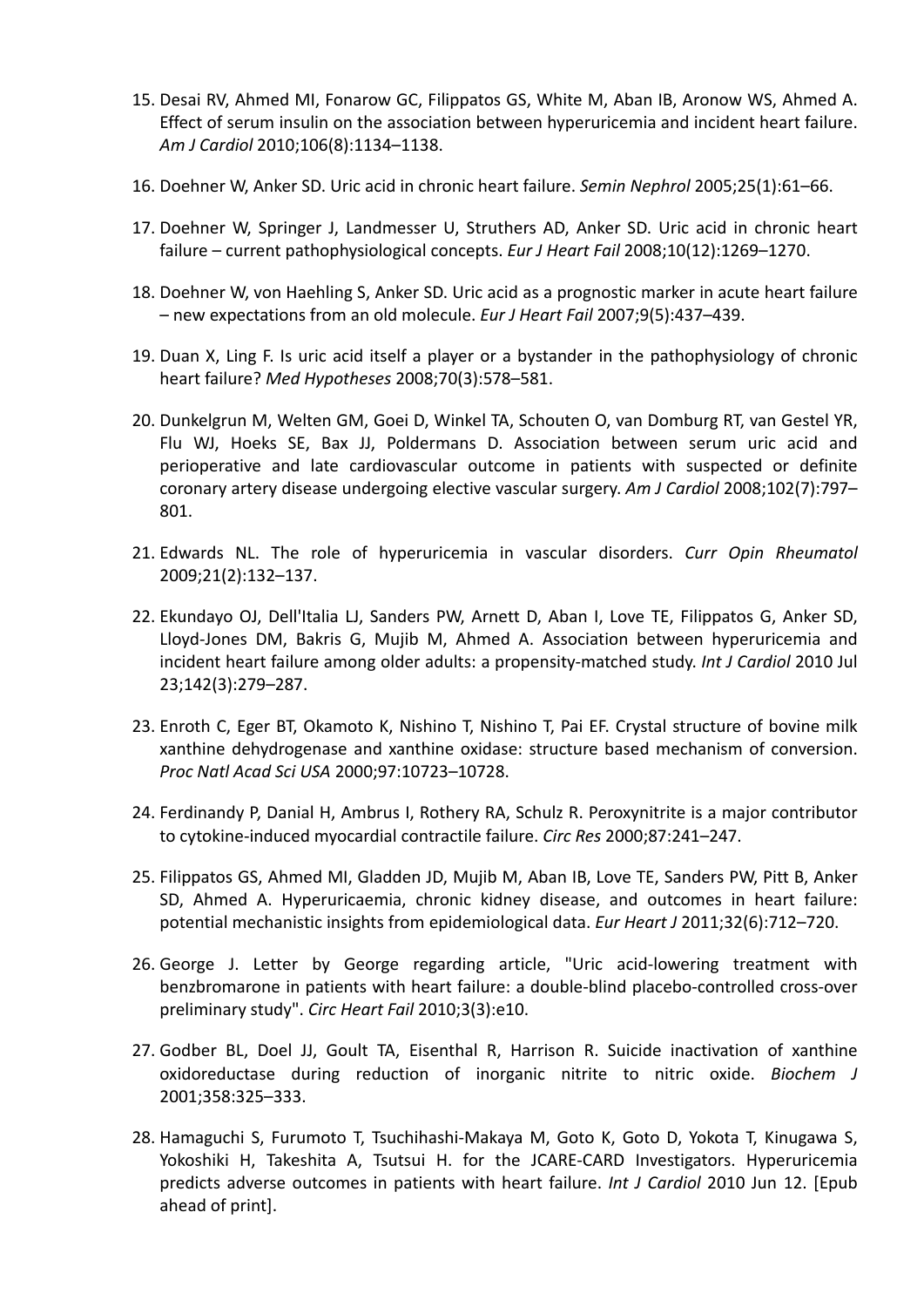- 29. Iwashima Y, Horio T, Kamide K, Rakugi H, Ogihara T, Kawano Y. Uric acid, left ventricular mass index, and risk of cardiovascular disease in essential hypertension. *Hypertension* 2006;47(2):195–202.
- 30. Jankowska EA, Ponikowska B, Majda J, Zymlinski R, Trzaska M, Reczuch K, Borodulin‐Nadzieja L, Banasiak W, Ponikowski P. Hyperuricaemia predicts poor outcome in patients with mild to moderate chronic heart failure. *Int J Cardiol* 2007;115(2):151–155.
- 31. Kittleson MM, Bead V, Fradley M, St John ME, Champion HC, Kasper EK, Russell SD, Wittstein IS, Hare JM. Elevated uric acid levels predict allograft vasculopathy in cardiac transplant recipients. *J Heart Lung Transplant* 2007;26(5):498–503.
- 32. Kojima S, Sakamoto T, Ishihara M, Kimura K, Miyazaki S, Yamagishi M, Tei C, Hiraoka H, Sonoda M, Tsuchihashi K, Shimoyama N, Honda T, Ogata Y, Matsui K, Ogawa H. Japanese Acute Coronary Syndrome Study (JACSS) Investigators. Prognostic usefulness of serum uric acid after acute myocardial infarction (the Japanese Acute Coronary Syndrome Study). *Am J Cardiol* 2005;96(4):489–495.
- 33. Krishnan E. Hyperuricemia and incident heart failure. *Circ Heart Fail* 2009;2(6):556–562.
- 34. Lee BE, Toledo AH, Anaya‐Prado R, Roach RR, Toledo‐Pereyra LH. Allopurinol, xanthine oxidase, and cardiac ischemia. *J Investig Med* 2009;57(8):902–909.
- 35. Lippi G, Montagnana M, Franchini M, Favaloro EJ, Targher G. The paradoxical relationship between serum uric acid and cardiovascular disease. *Clin Chim Acta* 2008;392(1–2):1–7
- 36. Martínez A, González A, Cerda C, Pérez P, Castro P, Pérez O, Isa R, Corbalán R. Prognostic value of hyperuricemia in chronic heart failure. *Rev Med Chil* 2004;132(9):1031–1036.
- 37. Moro J, Almenar L, Martínez‐Dolz L, Izquierdo M, Agüero J, Sánchez‐Lazaro I, Ortiz V, Salvador A. Ezetimibe in heart transplantation: initial experience. *Transplant Proc* 2007;39(7):2389–2392.
- 38. Niizeki T, Takeishi Y, Arimoto T, Okuyama H, Nozaki N, Hirono O, Tsunoda Y, Watanabe T, Nitobe J, Miyashita T, Takahashi H, Koyama Y, Kubota I. Hyperuricemia associated with high cardiac event rates in the elderly with chronic heart failure. *J Cardiol* 2006;47(5):219–228.
- 39. Ochiai ME, Barretto AC, Oliveira MT Jr, Munhoz RT, Morgado PC, Ramires JA. Uric acid renal excretion and renal insufficiency in decompensated severe heart failure. *Eur J Heart Fail* 2005;7(4):468–474.
- 40. Ogino K, Kato M, Furuse Y, Kinugasa Y, Ishida K, Osaki S, Kinugawa T, Igawa O, Hisatome I, Shigemasa C, Anker SD, Doehner W. Uric acid‐lowering treatment with benzbromarone in patients with heart failure: a double‐blind placebo‐controlled crossover preliminary study. *Circ Heart Fail* 2010;3(1):73–81.
- 41. Oh J, Won HY, Kang SM. Uric acid and cardiovascular risk. *N Engl J Med* 2009;360(5):539– 540.
- 42. Olivero JJ, Nguyen PT, Olivero JJ. Chronic kidney disease: a marker of cardiovascular disease. *Methodist Debakey Cardiovasc J* 2009;5(2):24–29.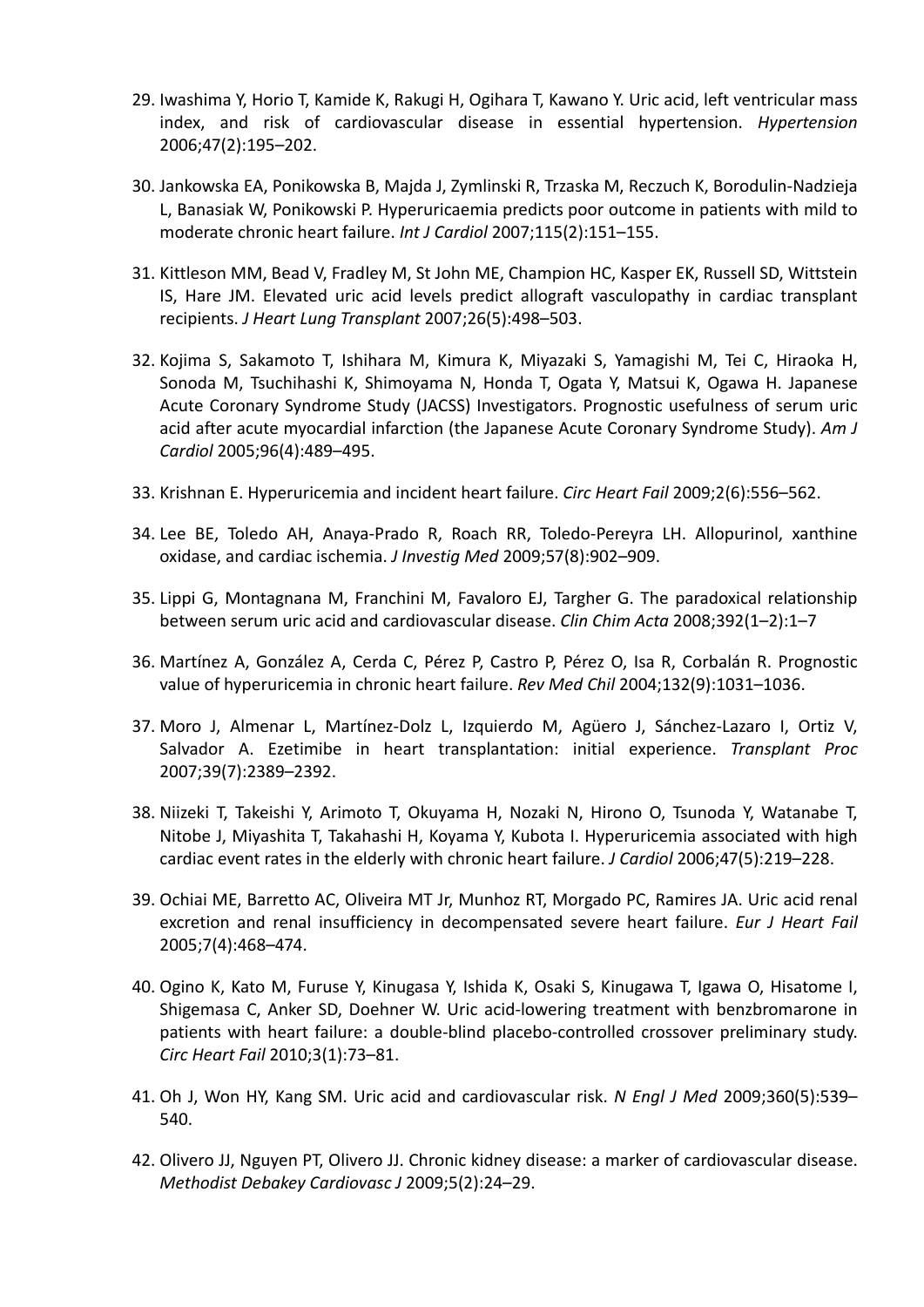- 43. Pacher P, Nivorozhkin A, Szabó C. Therapeutic effects of xanthine oxidase inhibitors: renaissance half a century after the discovery of allopurinol. *Pharmacol Rev* 2006;58(1):87– 114.
- 44. Pascual‐Figal DA, Hurtado‐Martínez JA, Redondo B, Antolinos MJ, Ruiperez JA, Valdes M. Hyperuricaemia and long‐term outcome after hospital discharge in acute heart failure patients. *Eur J Heart Fail* 2007;9(5):518–524.
- 45. Pinelli M, Bindi M, Filardo FP, Moroni F, Castiglioni M. Serum uric acid levels correlate with left ventricular ejection fraction and systolic pulmonary artery pressure in patients with heart failure. *Recenti Prog Med* 2007;98(12):619–623.
- 46. Pinelli M, Bindi M, Moroni F, Castiglioni M. Relationship between serum uric acid levels and urinary albumin excretion in patients with heart failure. *Acta. Cardiol* 2008;63(2):191–195.
- 47. Pitt RM, McKelvey TG, Saenger JS, Shah AK, Jones HP, Manci EA, Powell RW. A tungsten‐ supplemented diet delivered by transplacental and breast-feeding routes lowers intestinal xanthine oxidase activity and affords cytoprotection in ischemia‐reperfusion injury to the small intestine. *J Pediatr Surg* 1991;26:930–935.
- 48. Puett DW, Forman MB, Cates CU, Wilson BH, Hande KR, Friesinger GC, Virmani R. Oxypurinol limits myocardial stunning but does not reduce infarct size after reperfusion. *Circulation* 1987;76:678–686.
- 49. Rashid MA, William‐Olsson G. Influence of allopurinol on cardiac complications in open heart operations. *Ann Thorac Surg* 1991;52:127–130.
- 50. Reimer KA, Jennings RB. Failure of the xanthine oxidase inhibitor allopurinol to limit infarct size after ischemia and reperfusion in dogs. *Circulation* 1985;71:1069–1075.
- 51. Rondinini L, Coceani M, Borelli G, Guideri S, Chini C, Frediani MR, Maccari M, Mariotti R. Survival and hospitalization in a nurse‐led domiciliary intervention for elderly heart failure patients. *J Cardiovasc Med* (Hagerstown) 2008;9(5):470–475.
- 52. Shadid M, Van Bel F, Steendijk P, Dorrepaal CA, Moison R, Van der Velde ET, Baan J. Pretreatment with allopurinol in cardiac hypoxic‐ischemic reperfusion injury in newborn lambs exerts its beneficial effect through afterload reduction. *Basic Res Cardiol* 1999;94:23– 30.
- 53. Strazzullo P, Puig JG Uric acid and oxidative stress: relative impact on cardiovascular risk? *Nutr Metab Cardiovasc Dis* 2007;17(6):409–414.
- 54. Stull LB, Leppo MK, Szweda L, Gao WD, Marban E. Chronic treatment with allopurinol boosts survival and cardiac contractility in murine postischemic cardiomyopathy. *Circ Res* 2004;95:1005–1011.
- 55. Sundström J, Sullivan L, D'Agostino RB, Levy D, Kannel WB, Vasan RS. Relations of serum uric acid to longitudinal blood pressure tracking and hypertension incidence. *Hypertension* 2005;45(1):28–33.
- 56. Terada LS, Radisavljevic Z, Mahr NN, Jacobson ED. Xanthine oxidase decreases production of gut wall nitric oxide. *Proc Soc Exp Biol Med* 1997;216:410–413.